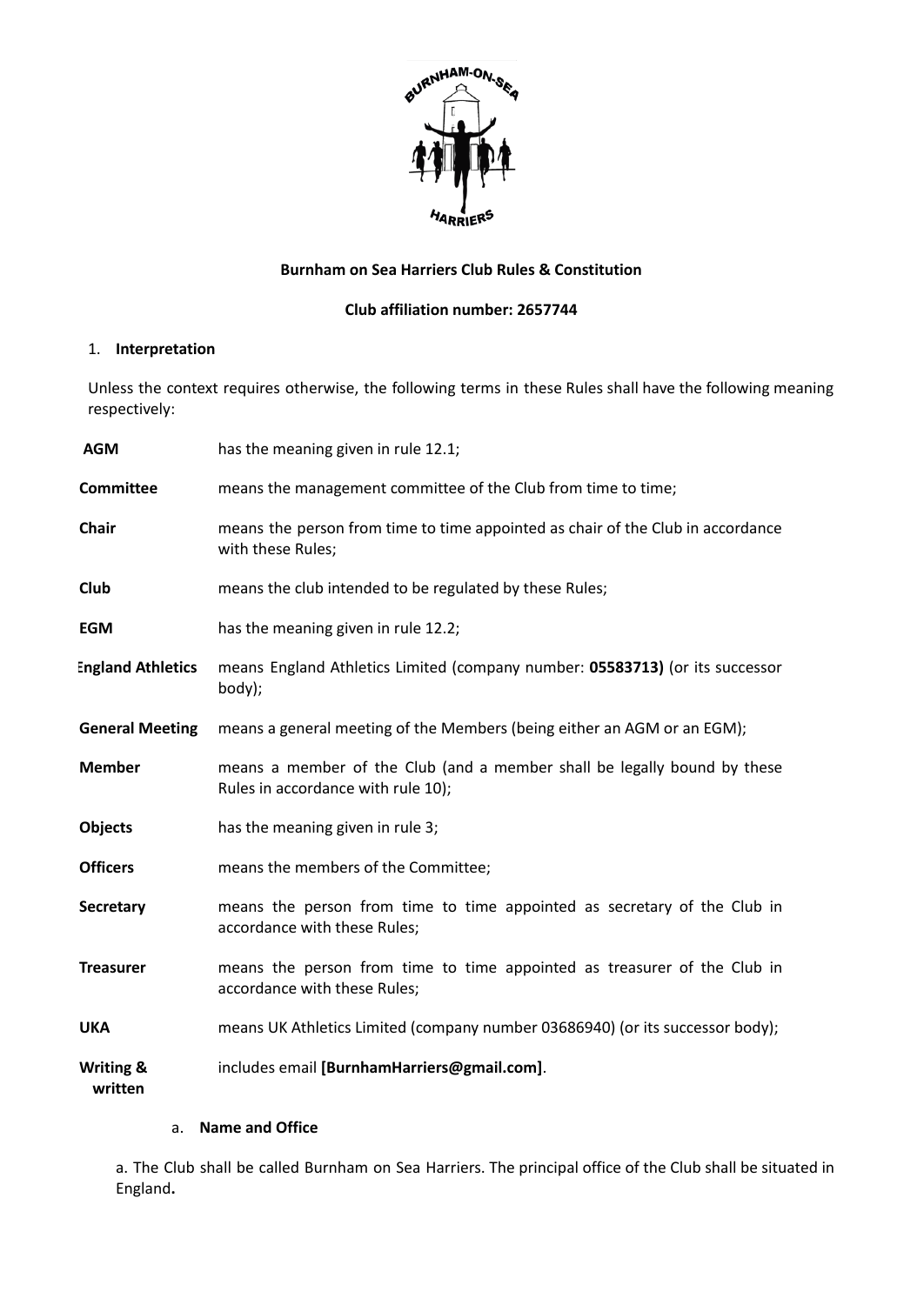# **1. Objects**

- a. The objects of the Club (Objects) are to provide a friendly running club available to anyone wishing to run socially or to improve their running ability and fitness.
- b. The club primarily attracts people from Burnham on Sea, Highbridge and surrounding areas.
- **2.** The club promotes community participation in healthy recreation by providing
	- a. A running club that offers road, hill and fell and cross country running;
	- b. the organisation and delivery of 3 annual UK races in the local area, affiliated with UK athletics
	- c. supporting the weekly Burnham on Sea & Highbridge parkrun;
	- d. delivery of core fitness sessions designed to improve health and fitness;
	- e. coaching, competition and other services to support these activities;
	- f. To provide and assist in the provision of facilities for sport, recreation and other leisure time occupation of such persons who have need for such facilities by reason of their youth, age, infirmity or disability, poverty or social and economic circumstances or for the public at large in the interests of social welfare and with the object of improving their conditions of life.

#### **3. Ethos**

**a.** The Club is committed to ensuring that equity is incorporated across all aspects of its operations, activities and development. In doing so, the Club acknowledges and adopts the following Sport England definition of sports equity:

*'Sports equity is about fairness in sport, equality of access, recognising inequalities and taking steps to address them. It is about changing the culture and structure of sport to ensure it becomes equally accessible to everyone in society.'*

- **b.** The Club respects the rights, dignity and worth of every person and shall treat everyone equally within the context of their sport, regardless of age, ability, gender, race, ethnicity, religious belief, sexuality or social/economic status.
- **c.** The Club is committed to everyone having the right to enjoy their sport in an environment free from threat of intimidation, harassment and abuse.
- **d.** All Members have a responsibility to oppose discriminatory behaviour and promote equality of opportunity.
- **e.** The Club will deal with any incidence of discriminatory behaviour seriously according to the Club's disciplinary procedures.

# **4. Exercise of Powers**

In furtherance of the Objects but not otherwise the Club may exercise the following powers:

- **a.** to carry on a sports club;
- **b.** to provide sports coaching, training and equipment;

**c.** to participate in and organise leagues, competitions, tournaments and matches and related activities;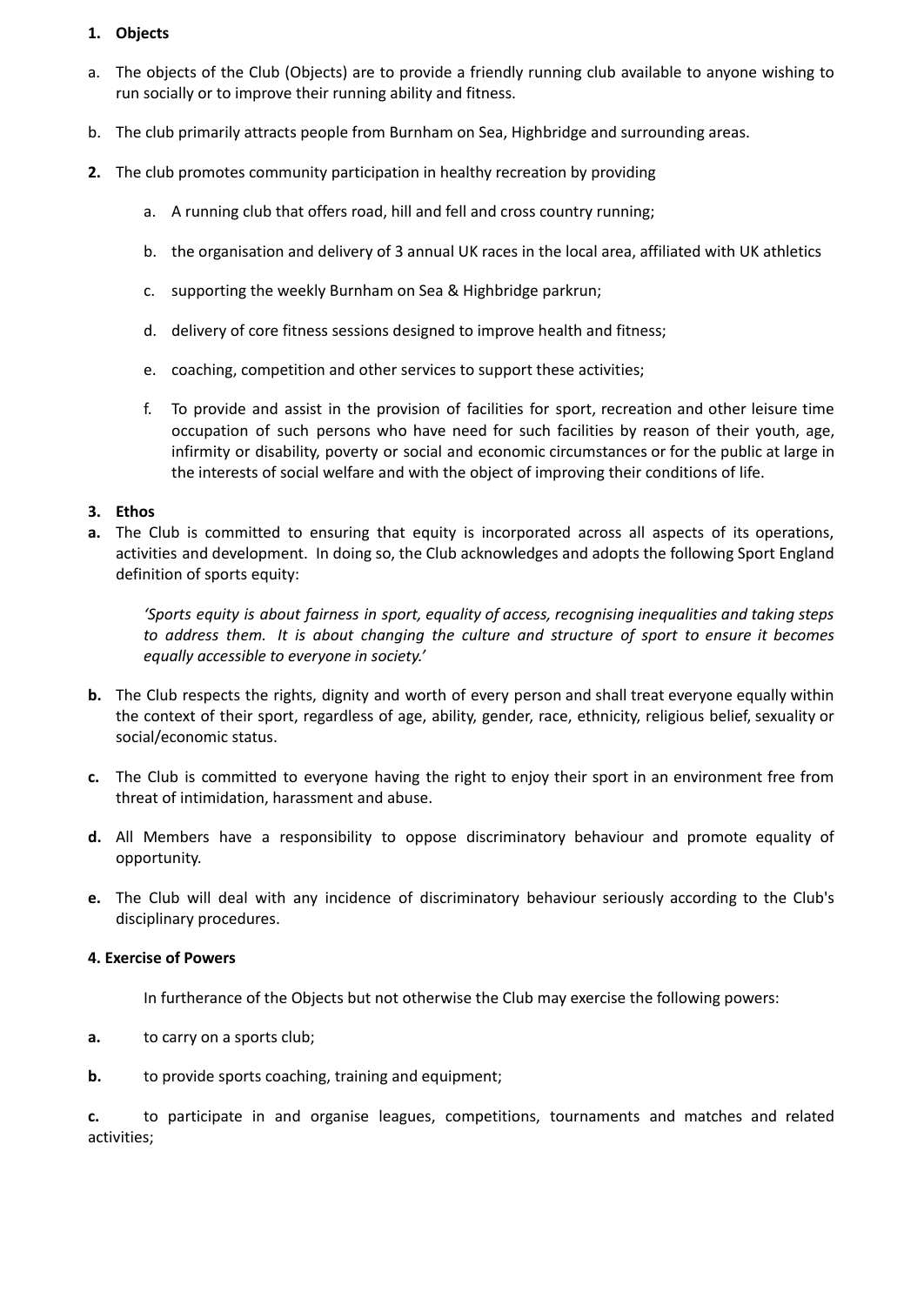**d.** to provide information, advice and guidance in running and/or athletics, competitions, coach development and other related activities;

**e.** to publish or distribute information including by means of reports, books, leaflets, films, videos, websites and any other media;

**f.** to draw, make, accept, endorse, discount, execute and issue promissory notes, bills, cheques and other instruments and to open and operate bank accounts in the name of the Club;

**g.** to accept or disclaim gifts of money or any other property;

**h.** to raise funds and to invite and receive contributions;

**i.** to purchase, take on, hire, lease, acquire, alter, improve, construct and maintain property and equip it for use;

**j.** to sell, charge, let, mortgage or otherwise dispose of property and buildings;

**k.** to employ such staff as are necessary for the proper pursuit of the Objects and to make all reasonable provisions for the payment of pensions and superannuation to staff and their dependants;

**l.** to reconstitute as a body corporate and transfer some or all of the undertaking, assets and liabilities of the Club to its corporate successor;

**m.** to insure the property of the Club against any foreseeable risk and to take out other insurance policies to protect the Club and the Officers when required including the provision of indemnity insurance to cover the liability of the Officers and other staff and volunteers;

**n.** to set aside income for special purposes or as a reserve against future expenditure but only in accordance with a policy in Writing on reserves determined by the Committee; and

**o.** to do all such other lawful things as may further or are conducive to the Objects or any of them.

#### **5. Club Finances and Property**

- a. A bank account shall be opened and maintained in the name of the Club (Burnham on Sea Harriers **Club Account**). Designated account signatories shall be the Chair, the Secretary (if any) and the Treasurer. No sum shall be expended from the Club Account except by cheque signed by two of the designated signatories or by electronic transfer approved by at least one of the designated signatories subject to a maximum amount fixed by the Committee. All monies payable to the Club shall be received by the Treasurer and deposited in the Club Account as soon as is reasonably practicable. The Club Account shall be managed in accordance with any finance policy drawn up by the Committee and/or in accordance with the reasonable instructions of the Committee (acting collectively) from time to time.
- b. The Club's financial year shall end on 31 December each year or such other date as the Committee may determine from time to time provided that no financial year shall be shortened to less than nine months or extended to more than fifteen months.

#### **6. Affiliation**

Subject to these Rules and the general law, the Club shall (as the case may be) become a member of or affiliate to England Athletics and any constituent body designated to it by England Athletics and the Club shall comply with and uphold the rules and regulations of England Athletics and of any such constituent body for the time being in force.

#### **7 Club Membership**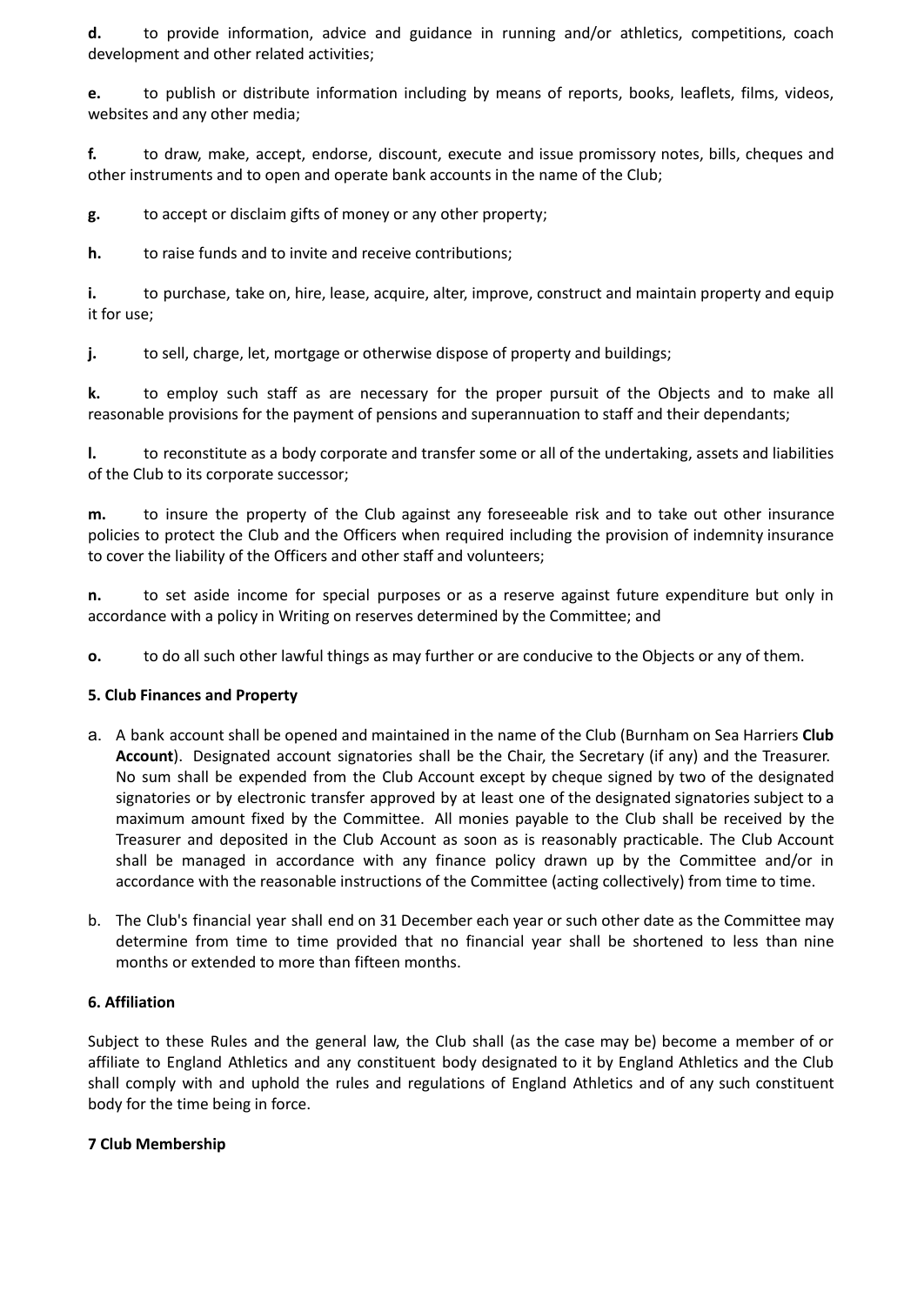**a.** a. The Members from time to time shall be those persons listed in the Club's register of members which shall be maintained by the Secretary.

**b.** The Committee may make bye laws under rule 27 below establishing classes of membership with different rights and obligations and shall record such rights and obligations in the Club's register of members.

### **8. Admission to Membership**

- **a.** Any person who wishes to be a member must apply in such form as is determined by the Committee from time to time and deliver it to the Chair or the Secretary.
- **b.** Membership of the Club is open to all without discrimination and may only be refused where admission to membership would be contrary to the best interests of sport or the good conduct and interests of the Club. No person shall be denied membership of the Club on the grounds of race, ethnic origin, colour, age, disability, sex, occupation, sexual orientation, religion, political or other beliefs. A person may appeal against any denial of membership in accordance with rule 28 below.
- **c.** The Committee or the Members may from time to time fix the levels of admission fees and annual subscriptions to be paid by different categories of Members provided that the Committee or the Members (as the case may be) shall use its best endeavours to ensure that any such fees or subscriptions do not preclude open membership of the Club.
- **d.** Membership is not transferable to anyone else.

# **9. Conditions of Membership**

- **a.** These Rules, including any bye laws made under rule 27 below, shall form a binding agreement between each Member and Members shall comply with these Rules and bye laws.
- **b.** The Members shall pay any admission fees and annual subscriptions set by the Committee under rule 9.3 above.
- **c.** Subject to these Rules and the general law, the Members shall so exercise their rights, powers and duties and shall where appropriate use their best endeavours to ensure that others conduct themselves so that the business and affairs of the Club are carried out in furtherance of the Objects and in accordance with the rules and regulations of England Athletics and UKA for the time being in force.

#### **10. Cessation of Membership**

Membership of the Club shall terminate if:

- a. the Member dies;
- b. the Member, being an individual, is convicted of a criminal offence which involves dishonesty or any other offence, relating to safeguarding, drugs and any crime involving violence (including any convictions relating to children) at the committee's discretion
- c. the Member resigns by notice in writing to the Club by giving at least seven days' notice in writing to the Club provided that upon such resignation the number of Members is not less than one.
- d. the Member is in arrears to the Club and his or her subscriptions or any other payments are at least three months overdue;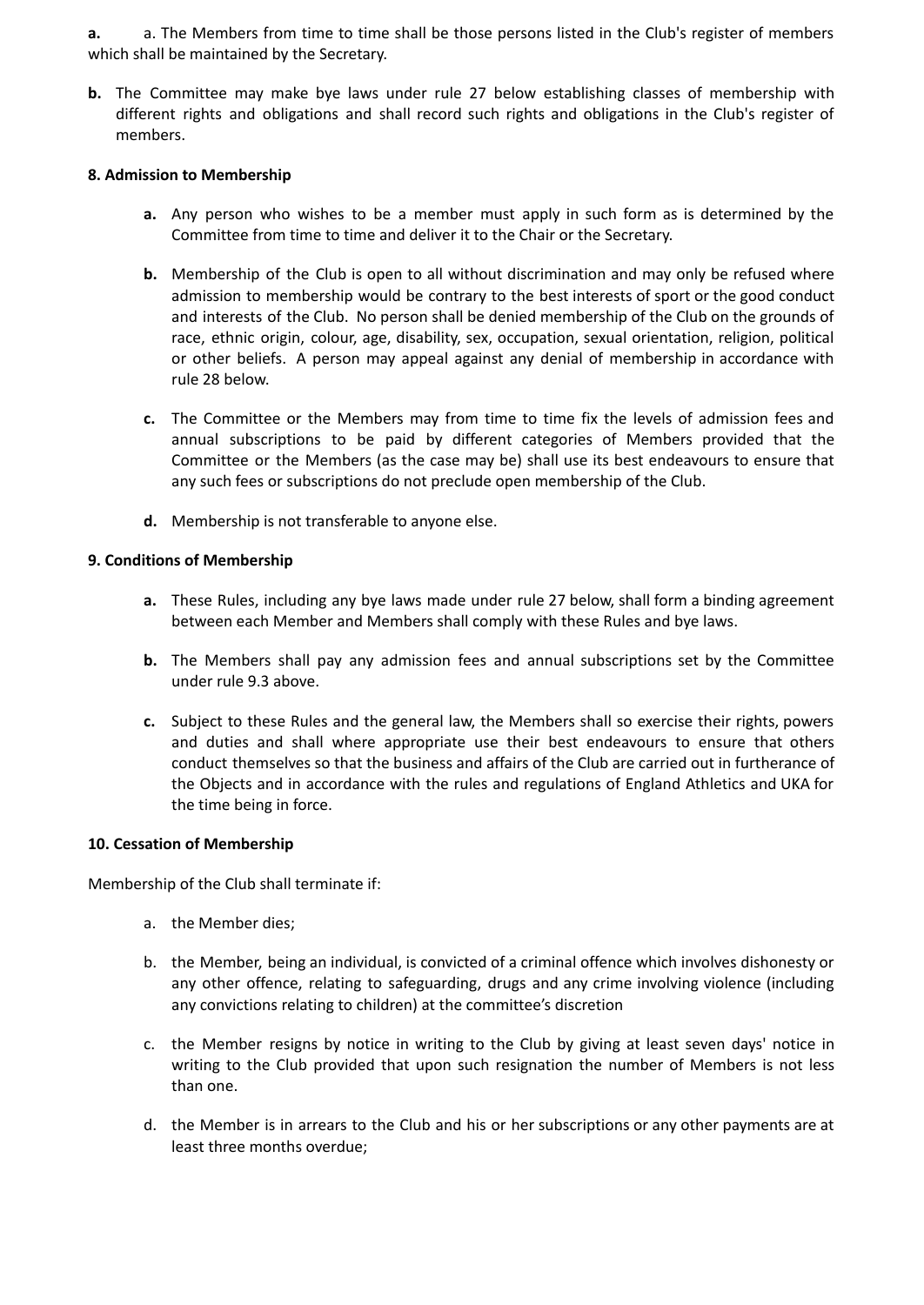- e. the Member is removed from membership by a resolution of the Committee as a result of application of the Club's (or England Athletics) disciplinary policy.
- f. The Committee may exclude the Member from the Club's premises until the meeting has considered this matter (save that he or she shall be entitled to attend the meeting in question for the purpose of making representations to the meeting). A person may appeal against a decision to remove him or her from membership in accordance with rule 28 below.
- g. Any person ceasing to be a Member forfeits all rights in relation to and claims upon the Club, its property and its funds and has no right to the return of any part of his subscription fee. Without prejudice to the foregoing, the Committee may refund an appropriate part of a resigning Member's subscription fee if it considers it appropriate in all the circumstances.
- h. In the event of a Member's resignation or expulsion, his or her name shall be removed from the Club's register of members.

# **11. General Meetings**

The Committee shall call an Annual General Meeting (**AGM**) each year and no more than fifteen months shall pass between one AGM and the next following one. The business of an AGM shall include:

- a. the receipt of a report of the activities of the Club over the previous year;
- b. the receipt of a report of the Club's finances over the previous year;
- c. the election and retirement of Officers; and
- d. any other business.
- e. All General Meetings other than the AGM shall be called Extraordinary General Meetings (**EGMs**).
- f. An EGM may be called at any time by the Committee at that time and shall also be called within fourteen days of the receipt by the Secretary of a requisition in Writing, signed by not less than 5 percent of Members stating the purposes for which the EGM is required and the resolutions proposed. Business at an EGM may be any business that may be transacted at an AGM.

#### **12. Notice of General Meetings**

- a. An AGM or EGM shall be called on at least 21 clear days before the meeting save that 90% of all the Members may agree to shorter notice.
- b. The notice shall specify the date, time and place of the meeting and the general nature of the business to be transacted and, in the case of an AGM, shall specify the meeting as such.
- c. The Secretary shall send to each Member at their last known address written notice of the date of a General Meeting (whether an AGM or an EGM) together with the resolutions to be proposed.
- d. The accidental omission to give notice of a General Meeting to or the non-receipt of notice of a General Meeting by any person entitled to receive notice shall not invalidate the proceedings at that meeting

#### **13. Proceedings at General Meetings**

**a.** No business shall be transacted at any General Meeting unless a quorum is present. The quorum for an AGM or EGM shall be the greater of 5 Members or 25% of the total number of Members.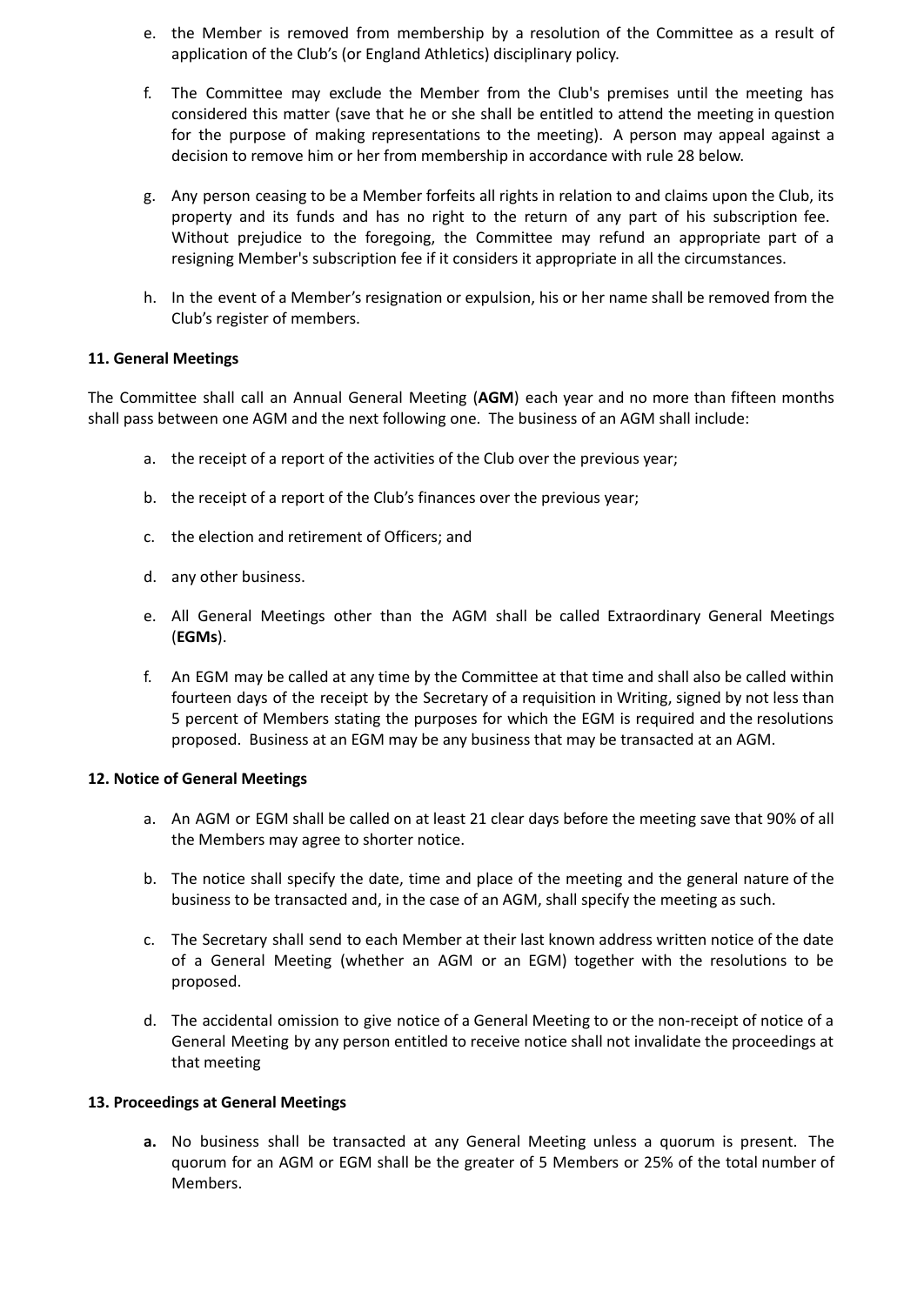- **b.** If a quorum is not present within half an hour from the time appointed for the meeting or if during a meeting a quorum ceases to be present, the meeting shall stand adjourned to the same day in the next week at the same time and place as the Committee may determine.
- **c.** If the number of Members present at the adjourned meeting is insufficient to constitute a quorum in accordance with rule 14.1 above, the Members present shall constitute a quorum.
- **d.** The Chair, or in his or her absence any other Officer, shall preside as the chair of the meeting. Each Member present shall have one vote but in the event of an equality of votes the chair of the meeting shall have a casting vote.
- **e.** The Secretary, or in his or her absence any other Officer, shall enter the minutes into the Club's minute book.
- **f.** The Committee may make whatever arrangements they consider appropriate to enable Members attending a General Meeting to exercise their rights to speak or vote whether attending directly or by telephone communication or by video conference, an internet video facility or similar electronic method allowing visual and/or audio participation.

### **14. Powers of the Committee**

- a. The Committee shall be responsible for the management of all the affairs of the Club and may exercise all the powers of the Club.
- b. No alteration of these Rules and no such direction by the Members shall invalidate any prior act of the Committee which would have been valid if that alteration had not been made or that direction had not been given.
- c. The Committee shall have the power to decide all questions and disputes arising in respect of any issue concerning the Rules.
- d. The Committee may, while retaining responsibility pursuant to rule 15.1, delegate to any person, company or sub-committee any of its powers or functions, the implementation of any of its decisions or the day-to-day management of the affairs of the Club by such means, to such an extent, in relation to such matters or areas and on such terms as they may determine in accordance with these Rules.
- e. Subject to these Rules and the general law, the Committee shall so exercise its rights, powers and duties and shall where appropriate use its best endeavours to ensure that others conduct themselves so that the business and affairs of the Club are carried out in furtherance of the Objects and in accordance with the rules and regulations of England Athletics and UKA for the time being in force.

#### **15. The Committee**

- a. The Committee shall consist of a minimum of 4 Officers including the following:
	- i. Club Chair;
	- ii. Club Treasurer;
	- iii. Club Secretary;
	- iv. Members Secretary
	- v. any other Officers elected at a General Meeting (e.g. Club Captain, Vice Captain(s), Run Leaders, Coaches)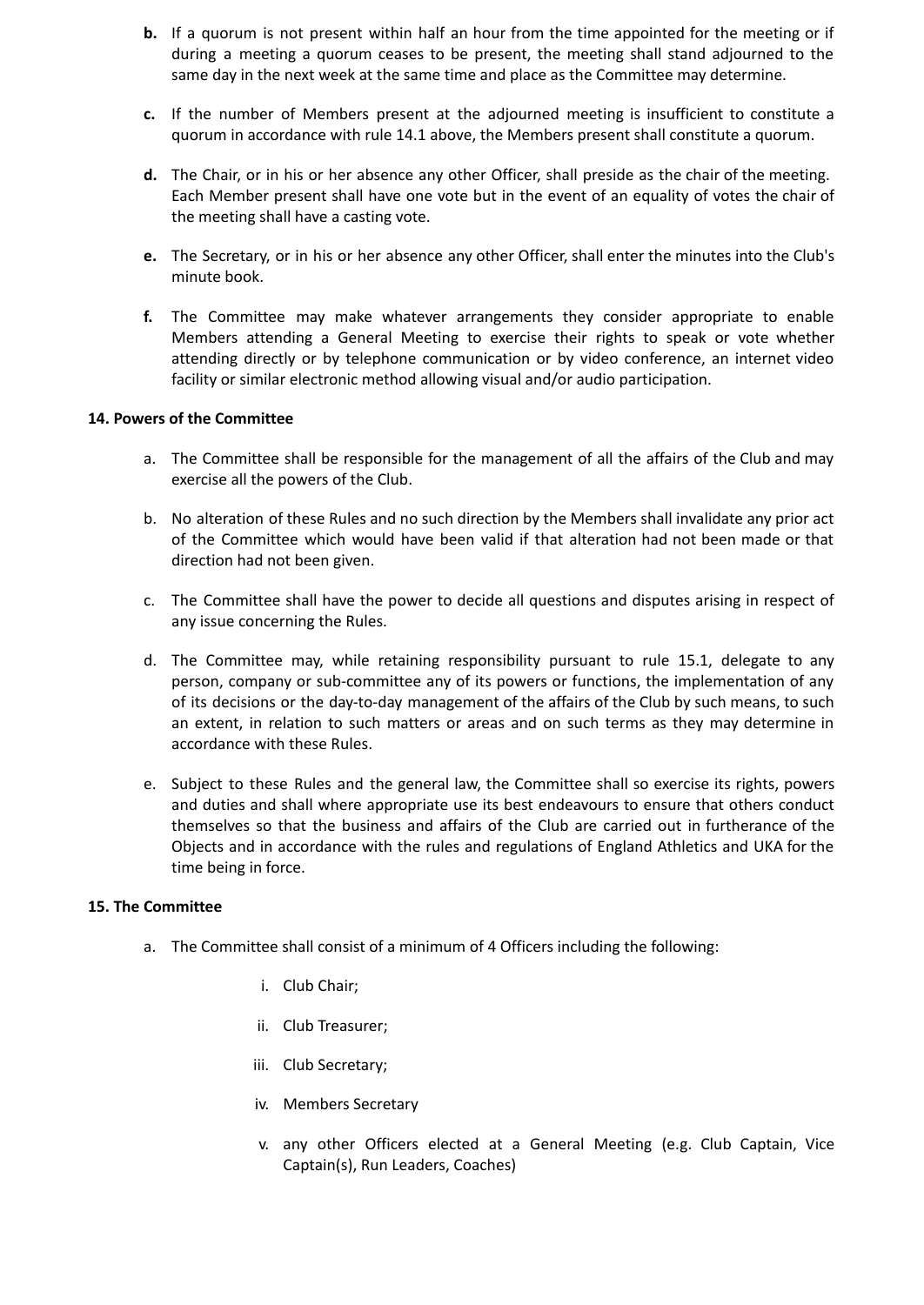- b. Officers shall be elected by the Members at an AGM. Nominations for election of Members as Officers shall be made:
	- i. by the Committee; or
	- ii. in Writing by the proposer and seconder, both of whom must be existing Members, to the Secretary not less than 14 days before the meeting.
	- iii. Officer shall hold office from the date of election until the conclusion of the next AGM. A retiring Officer may be re-elected at the AGM.
- c. Any vacancy on the Committee which arises between one AGM and the next may be filled by a member proposed by one Officer, seconded by another Officer and approved by the Committee.
- d. An Officer may not appoint an alternate or substitute to act on his or her behalf at any Committee meeting.
- e. At least three members of the clubs committee should be unrelated or not cohabiting.

#### **16**. **Calling a Committee Meeting**

- a. The Committee shall hold not less than 4 meetings each year.
- b. A meeting of the Committee shall be called on not less than 7 days' notice to all Officers unless the Chair determines that urgent circumstances necessitate shorter notice.
- c. Notice of a Committee meeting shall be given to each Officer save that it shall not be necessary to give notice of a meeting to an Officer who is absent from the United Kingdom.

#### **17**. **Proceedings of a Committee Meeting**

- a. Subject to the provisions of these Rules, the Committee may regulate its proceedings as it thinks fit.
- b. Meetings of the Committee shall be chaired by the Chair or in their absence the Treasurer. The chair of the meeting shall (subject to rule 19 below) have a casting vote in the event of a tie.
- c. The quorum for the transaction of business of the Committee shall be the greater of 3 Officers or two-thirds of all of the Officers (rounded up).
- d. Decisions of the Committee shall be made by a simple majority of those Officers attending the Committee meeting.
- e. Decisions of the Committee of meetings shall be entered into the Club's minute book.
- f. A resolution in Writing signed by all the Officers (or members of a sub-committee) entitled to vote on the matter shall be as valid and effective as if it had been passed at a meeting of Officers or (as the case may be) a sub-committee duly convened and held. Such a resolution may consist of several documents in the same form each signed by one or more of the Officers (or members of the sub-committee).

### **18. Conflicts of Interest**

a. Each Officer shall declare the nature and extent of any direct or indirect interest in a transaction or arrangement with the Club or a third party which conflicts or may possibly conflict with his or her duties to the Club.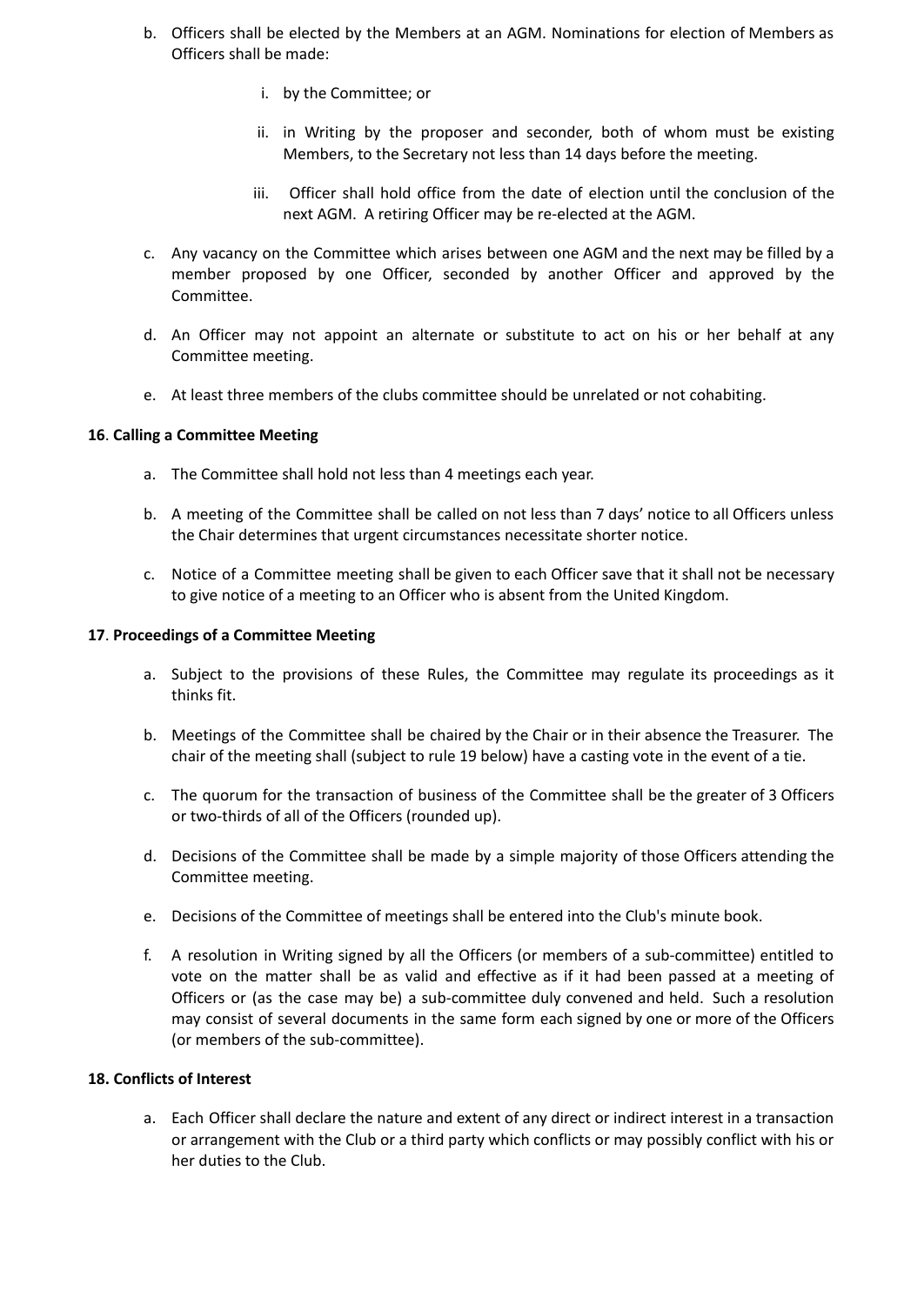- b. If the non-conflicted Officers deem there to be a material conflict, the conflicted Officer should withdraw from that part of the meeting and shall not vote.
- c. If there is deemed not to be a material conflict by the non-conflicted Officers, the Officer that declared the conflict shall be allowed to re-join the meeting, take part and vote as applicable.

# **19**. **Disqualification from Office**

A person shall cease to hold office as an Officer if:

- a. he or she is disqualified from holding office as a company director;
- b. he or she is subject to a decision of England Athletics or UKA that such person be suspended or disqualified from holding office or from taking part in any activity relating to the administration or management of a club;
- c. the Committee reasonably believes that he or she has become incapable by reason of illness or injury of managing and administering his or her own affairs and it decides to remove him or her from office;
- d. he or she resigns from his or her office by notice to the Club **[**(but only if at least the minimum number specified in rule 15 above will remain in office when the notice of resignation is to take effect)**]**;
- e. he or she is absent without the permission of the Committee from all its meetings held within a period of six months without good reason and the Committee decide that his or her office be vacated;
- f. a bankruptcy order or an order is made against him or her in individual insolvency proceedings in a jurisdiction other than England and Wales which has an effect similar to that of bankruptcy;
- g. he or she makes a composition with his or her creditors generally in satisfaction of his or her debts;
- h. he or she is removed from office by the Committee on the grounds that he is in material or persistent breach of the Club's code of conduct as amended from time to time. A decision to remove an Officer from office under this rule 20.1.8.2 may only be passed if:
	- 1. the Officer has been given at least twenty one clear days' notice in Writing of the Committee meeting at which the decision will be made and the reasons why it is to be proposed; and
	- 2. the Officer or, at the option of the Officer, the Officer's representative (who need not be an Officer) has been allowed to make representations to the meeting; or
- i. he or she ceases to be a member for any reason whatsoever.
- j. The provisions of rule 20.1 above shall also apply to sub-committees and any member of a sub-committee who is not an Officer.

### **20. Club Teams**

- a. At its first meeting following each AGM the Committee shall appoint one or more Members to be responsible for each of the Club's various teams.
- b. The appointed Members shall be responsible for managing the affairs of the team. The appointed Members shall present to the Committee at its last meeting prior to an AGM a written report of the activities of the team.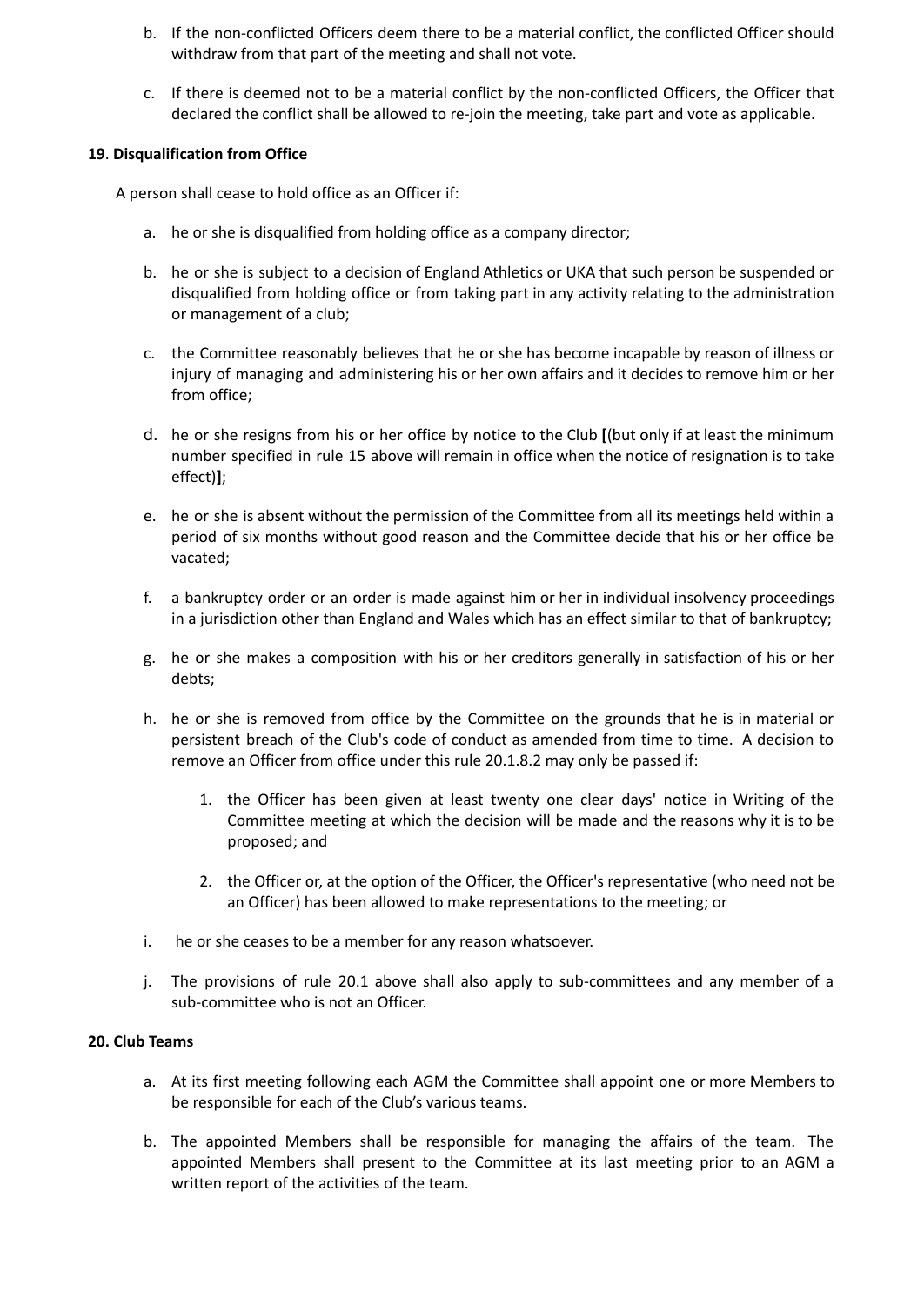# **21. Irregularities**

The proceedings at any meeting or on the taking of any poll or the passing of a written resolution or the making of any decision shall not be invalidated by reason of any accidental informality or irregularity (including any accidental omission to give or any non-receipt of notice) or any want of qualification in any of the persons present or voting or by reason of any business being considered which is not specified in the notice.

# **22. Minutes**

The Committee shall cause minutes to be made in books kept for the purpose:

**a.** of all appointments of Officers made by the Members or the Committee;

**b.** of all resolutions of the Members and of the Committee (including decisions of the Committee made outside a meeting); and

**c.** of all proceedings and reports of meetings of the Club and of the Committee, and of sub-committees, including the names of those present at each such meeting.

# **23. Communications by the Club**

Subject to these Rules, any document or information (including any notice, report or accounts) sent or supplied by the Club under these Rules may be sent or supplied:

- a. in hard copy form;
- b. in electronic form; or
- c. by making it available on a website or internet forum.

#### **24. Personal Risk**

a. Members [and guests] acknowledge and accept that playing or participating in sport of any kind can be dangerous and may result in injury and damage to property. Members and guests shall take personal responsibility for their own actions and play or participate in the Club's sporting activities at their own risk.

b. Subject to rule 25.3 below, the liability of the Club and its Officers to any Member is limited to the net assets of the Club.

c. Nothing in these Rules shall limit or exclude liability:

- i. for death or personal injury caused by negligence;
- ii. for any loss or damage caused by criminal or fraudulent conduct; or
- iii. for any other liability which cannot lawfully be limited or excluded;

#### **25**. **Indemnity**

Without prejudice to any other indemnity to which an Officer may otherwise be entitled, every Officer of the Club shall be indemnified out of the assets of the Club against any liability incurred by him or her in the proper discharge of his or her duties to the fullest extent permitted by law.

#### **26. Bye Laws**

**a.** The Committee may from time to time make such bye laws as they may deem necessary or expedient or convenient for the proper conduct and management of the Club and for the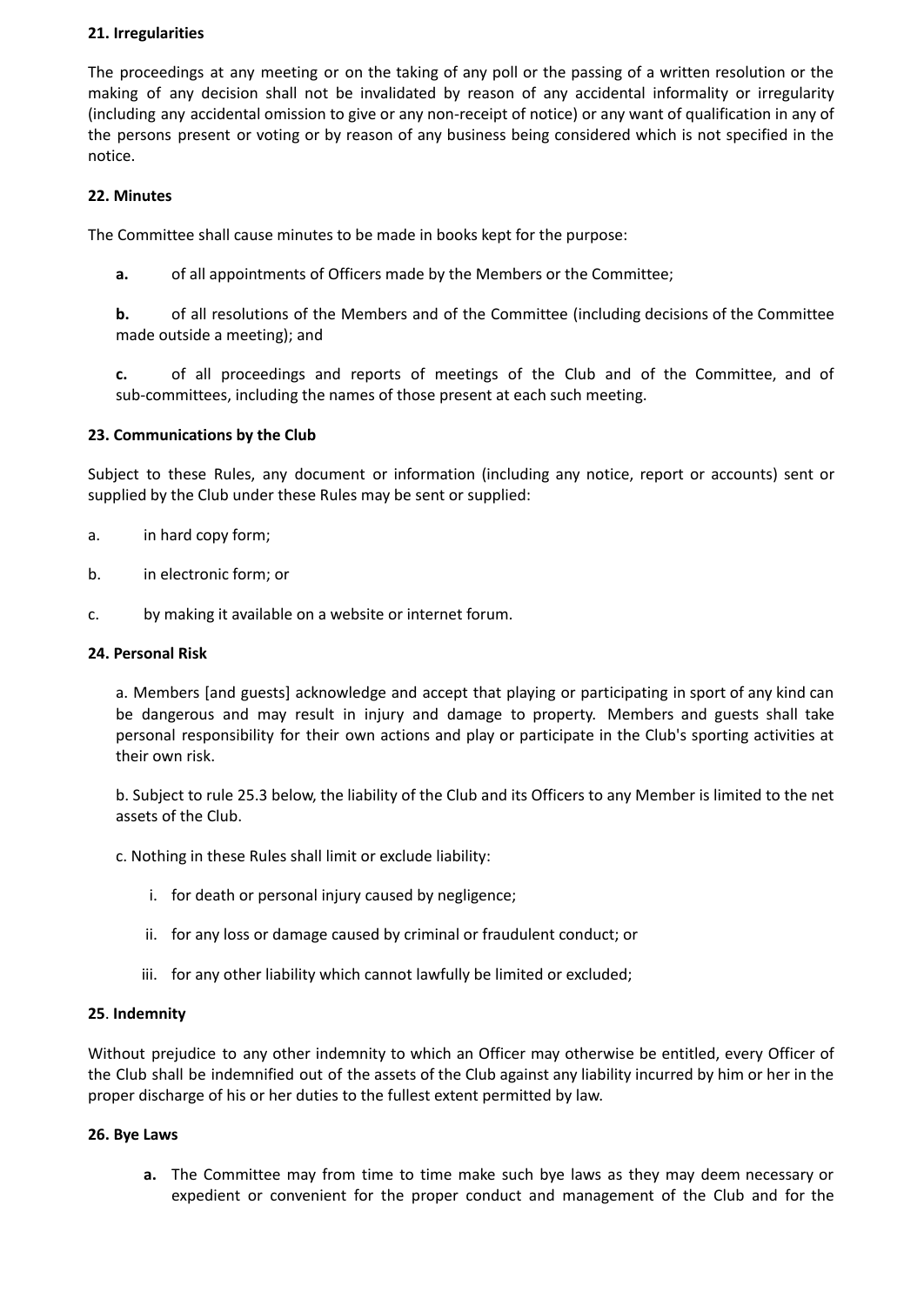purposes of prescribing classes of and conditions of membership and in particular the Committee may by such bye laws regulate:

- **b.** the establishment of different categories of membership of the Club;
- **c.** the admission and classification of Members and the rights and privileges of such Members and the conditions of membership and the terms on which Members may resign or have their membership terminated and the entrance fees, subscriptions and other fees or payments to be made by Members;
- **d.** the creation of regulations, standing orders and bye laws for the better administration of the Club and to govern the functioning of sub-committees to assist the Committee in the better administration of the Club;
- **e.** the adoption or alteration of such other regulations or policies as the Committee thinks fit;
- **f.** the conduct of Members in relation to one another and to the Club's Officers, staff, volunteers or beneficiaries including disciplinary procedures;
- g. the terms on which Members and guests may be permitted to take part in the Club's sporting activities;
- **h.** the setting aside of the whole or any part of parts of the Club's premises at any particular time or times or for any particular purpose or purposes;
- **i.** any licensable or other regulated activities of the Club.
- **j.** the procedure at General Meetings and meetings of the Committee and sub-committees insofar as such procedures are not regulated by these Rules;
- **k.** the appointment of proxies, the form and content of proxy notices, the delivery of proxy notices to the Club and the revocation of such appointments;
- **l.** any procedures to assist the resolution of disputes within the Club;
- **m.** generally, all such matters are commonly the subject matter of club rules; provided that nothing in such bye laws shall prejudice the Club's affiliation to England Athletics.
- **n.** The Club in General Meeting shall have power to alter, add to or repeal the bye laws and the Committee shall adopt such means as they think sufficient to bring to the notice of the Members all such bye laws.

#### **27. Complaints and Disputes**

- **a.** All concerns, allegations or reports of malpractice or abuse relating to the welfare of children or vulnerable adults will be recorded and responded to swiftly and appropriately in accordance with the Club's and UKA's/EA's safeguarding policy and procedures. The Welfare Officer shall be the lead Officer for all Members in the event of any safeguarding concerns.
- **b.** Any complaints of misconduct (improper or unprofessional conduct) regarding the behaviour of Members or Officers shall be dealt with by the Club in accordance with it's discipline and appeals process (see section 4.5) and must be presented in writing to the Secretary (and where the matter relates to the Secretary, the complaint must be submitted to the Welfare Officer). Unless exceptional circumstances apply, the Secretary will hear complaints within fourteen days of receiving a complaint. If the complaint is sufficiently evidenced, the Secretary will appoint 3 (three) Club Members (who have no direct or indirect interest/involvement in the matter) to sit on a disciplinary panel. Subject to rule 28.3 below, a decision of the disciplinary panel shall be final and conclusive.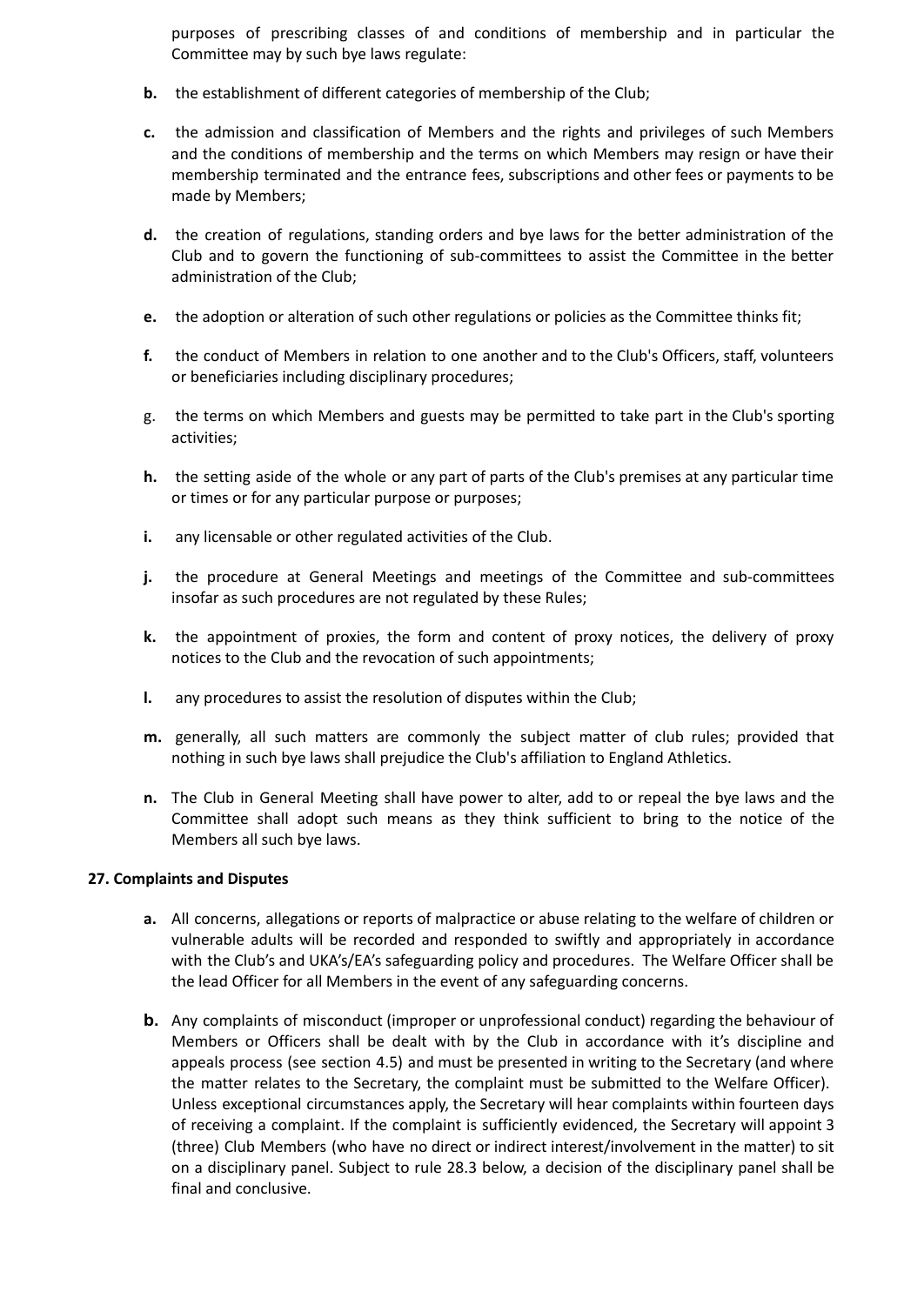- **c.** Any appeals must be received by the Secretary within 7 (seven) days of receiving the written decision and, if appropriate, the appeals process will be followed.
- **d.** Any complaints of serious misconduct (including, without limitation, theft, doping violations, fraud, physical violence, safeguarding policy breaches, serious breach of applicable health and safety, gambling and/or ticketing regulations or any act or omission of the Member or Officer which in the opinion of EA, acting reasonably, brings or is likely to bring the sport of athletics into disrepute) regarding the behaviour of Members or Officers shall be reported and dealt with by EA in accordance with its Disciplinary Procedures.
- **e.** If a dispute arises between any Members or Officers of the Club about the validity or propriety of anything done by any Member or Officer under these Rules and the dispute cannot be resolved by agreement, the parties to the dispute must first try in good faith to settle the dispute by mediation before resorting to litigation.

# **28. Alteration of the Rules**

- **a.** No alterations or amendments shall be made to or in the provisions of these Rules except by resolution at a General Meeting in accordance with these Rules and shall be carried by the majority of at least three-quarters of the Members present.
- **b.** The Club shall make no additions or alteration to these Rules without the express prior consent of England Athletics or, as the case may be, UKA (insofar as such consent is required under the rules and regulations of England Athletics or UKA for the time being in force).

# **29. Incorporation**

a. The Members at a General Meeting may authorise the Committee to transfer the assets and liabilities of the Club to a limited company or charitable incorporated organisation established for purposes within, the same as or similar to the Objects and of which the Members will be entitled to be Members.

On a transfer under rule 30.1 the Committee must ensure that all necessary steps are taken as to:

- 1. the transfer of land and other property;
- 2. the assignment or novation of contracts and grants;
- 3. the transfer of employment and transfer of pension rights; and
- 4. the trusteeship of any property held as permanent endowment.

### **30**. **Dissolution**

- 1. A resolution to dissolve the Club may only be proposed at a General Meeting and shall be carried by the majority of at least three-quarters of the Members present.
- 2. The dissolution shall take effect from the date of the resolution and the Committee shall be responsible for the winding up of the assets and liabilities of the Club.
- 3. Any surplus assets remaining after the discharge of the debts and liabilities of the Club shall be applied or transferred to another club or England Athletics for use by them related to community sports.

#### **Declaration**

The Club duly adopted these Rules as its governing document on *1 March 2022*